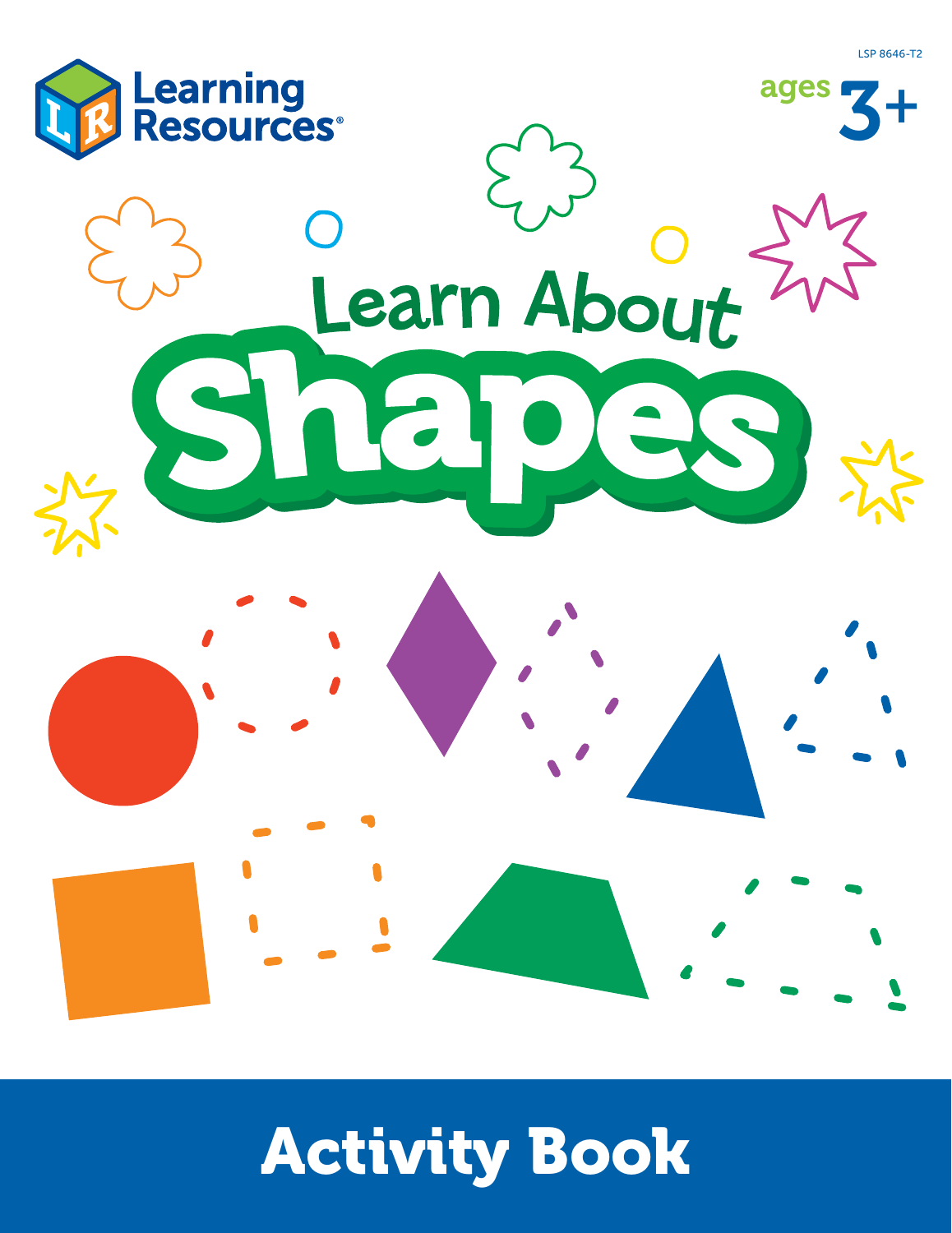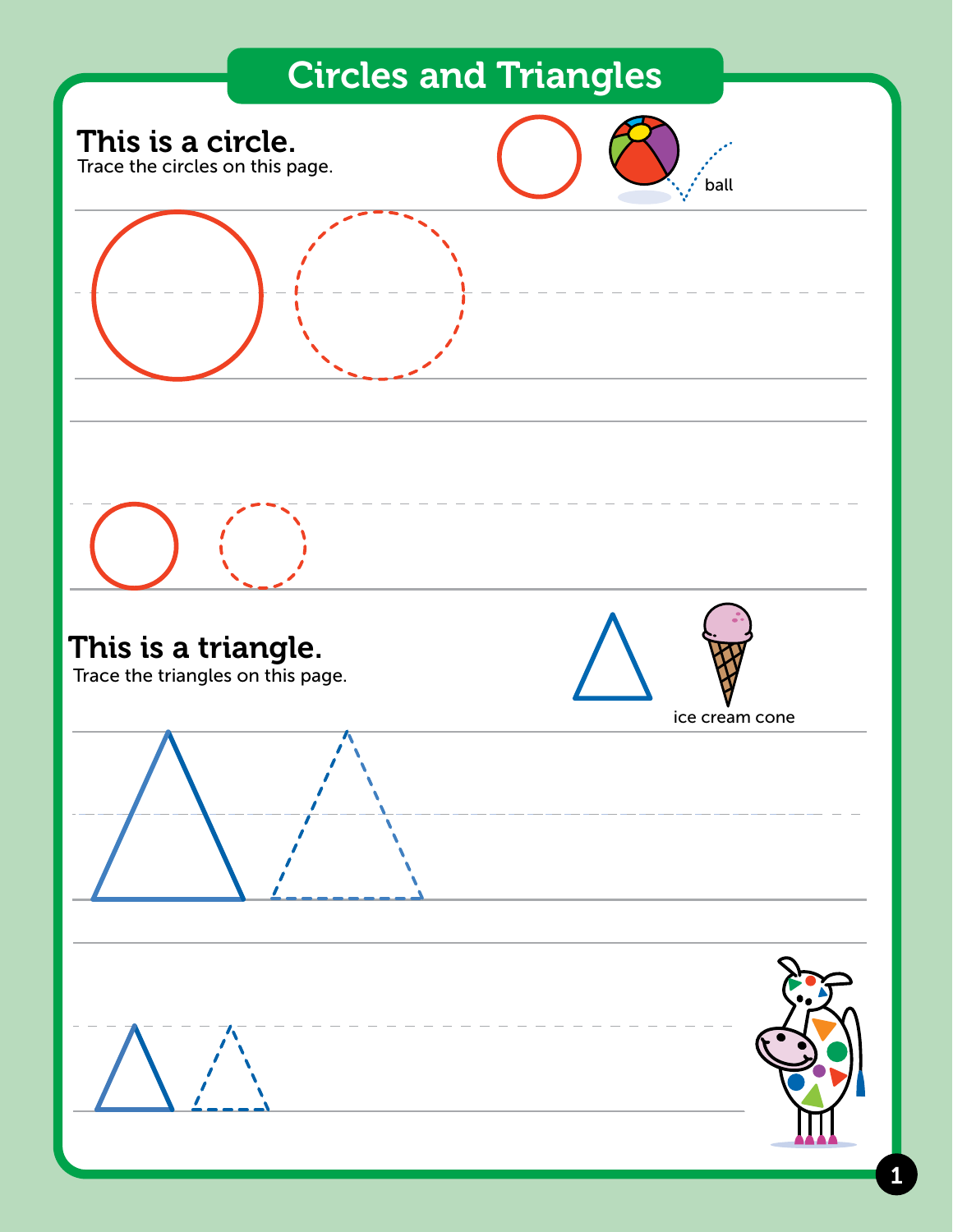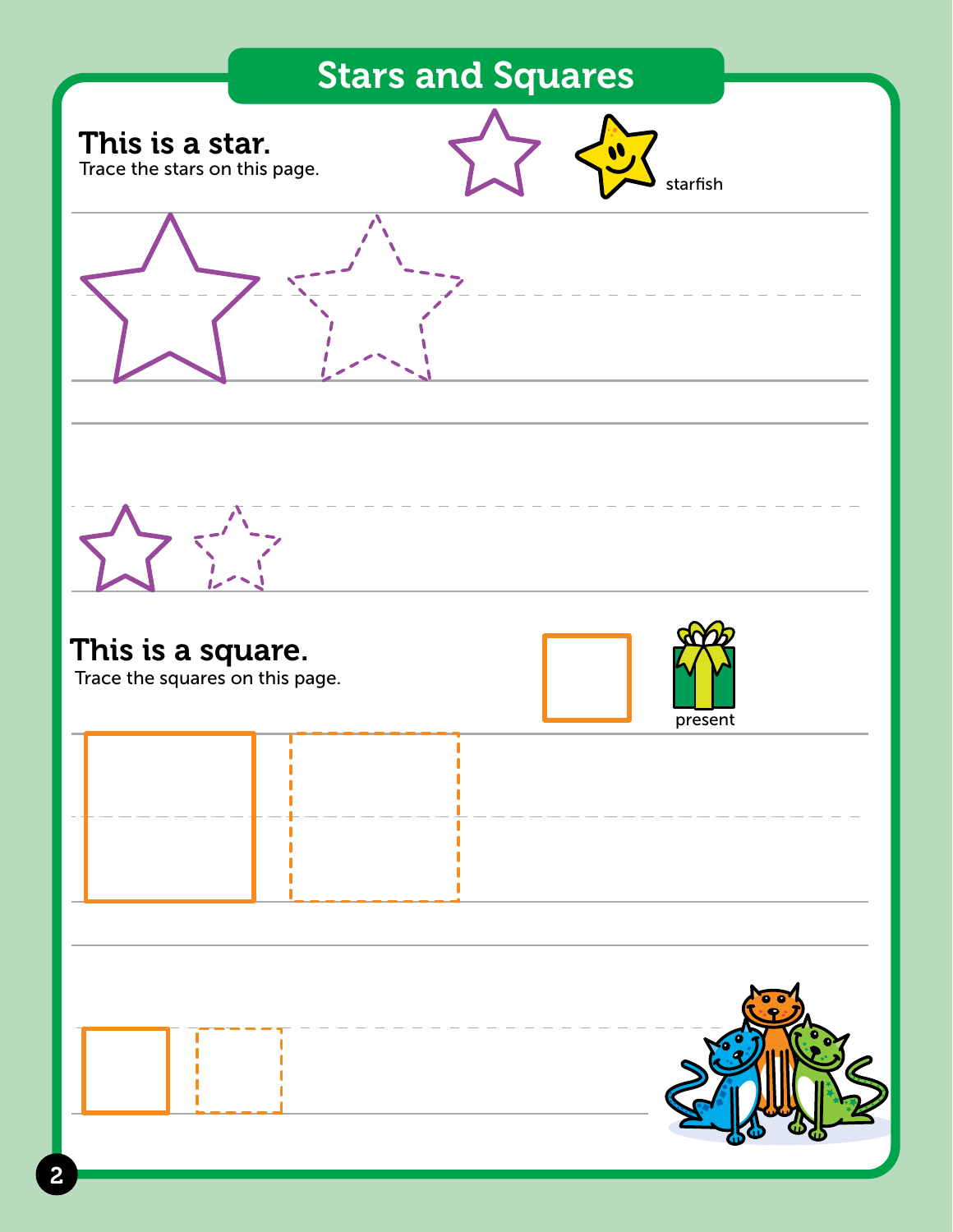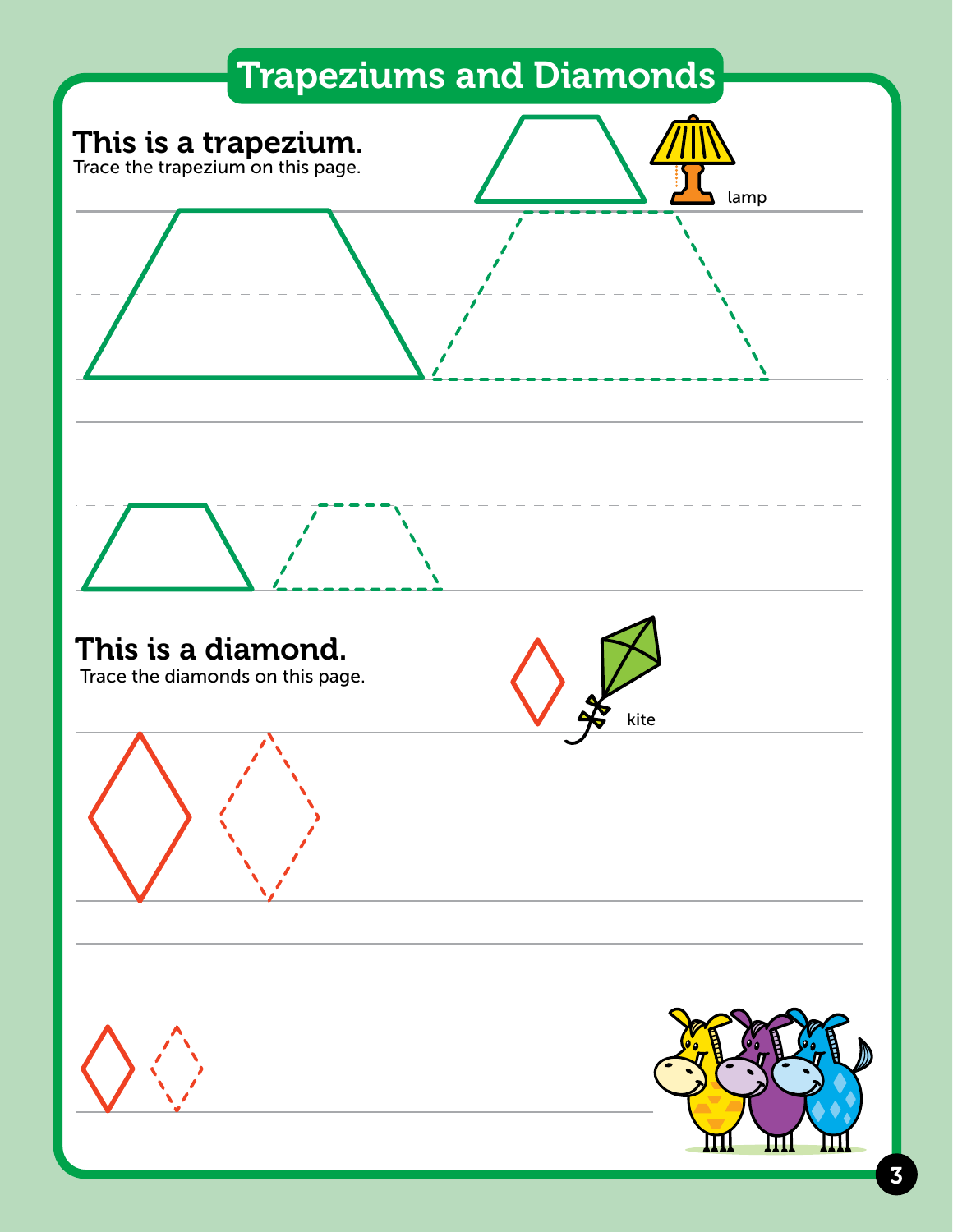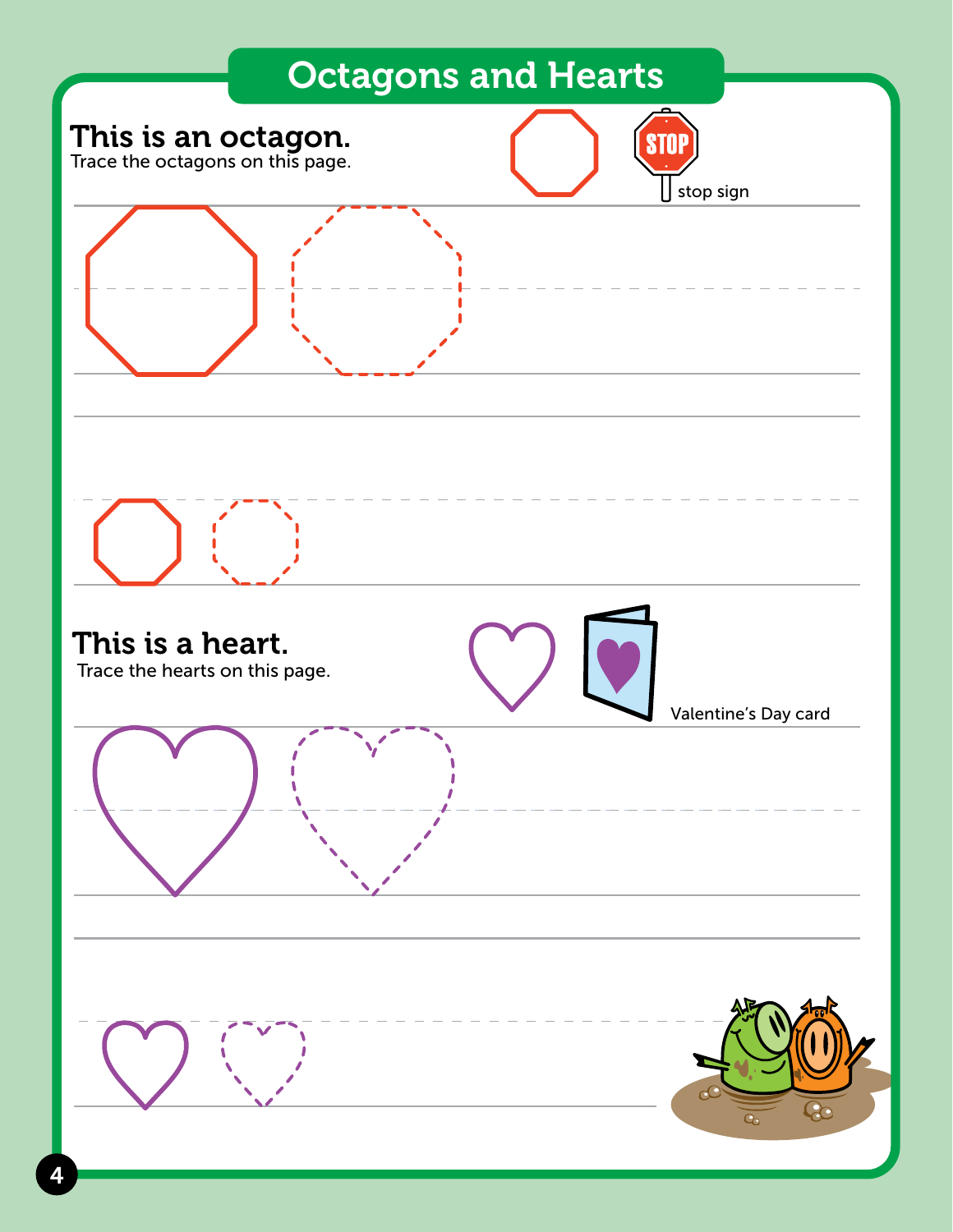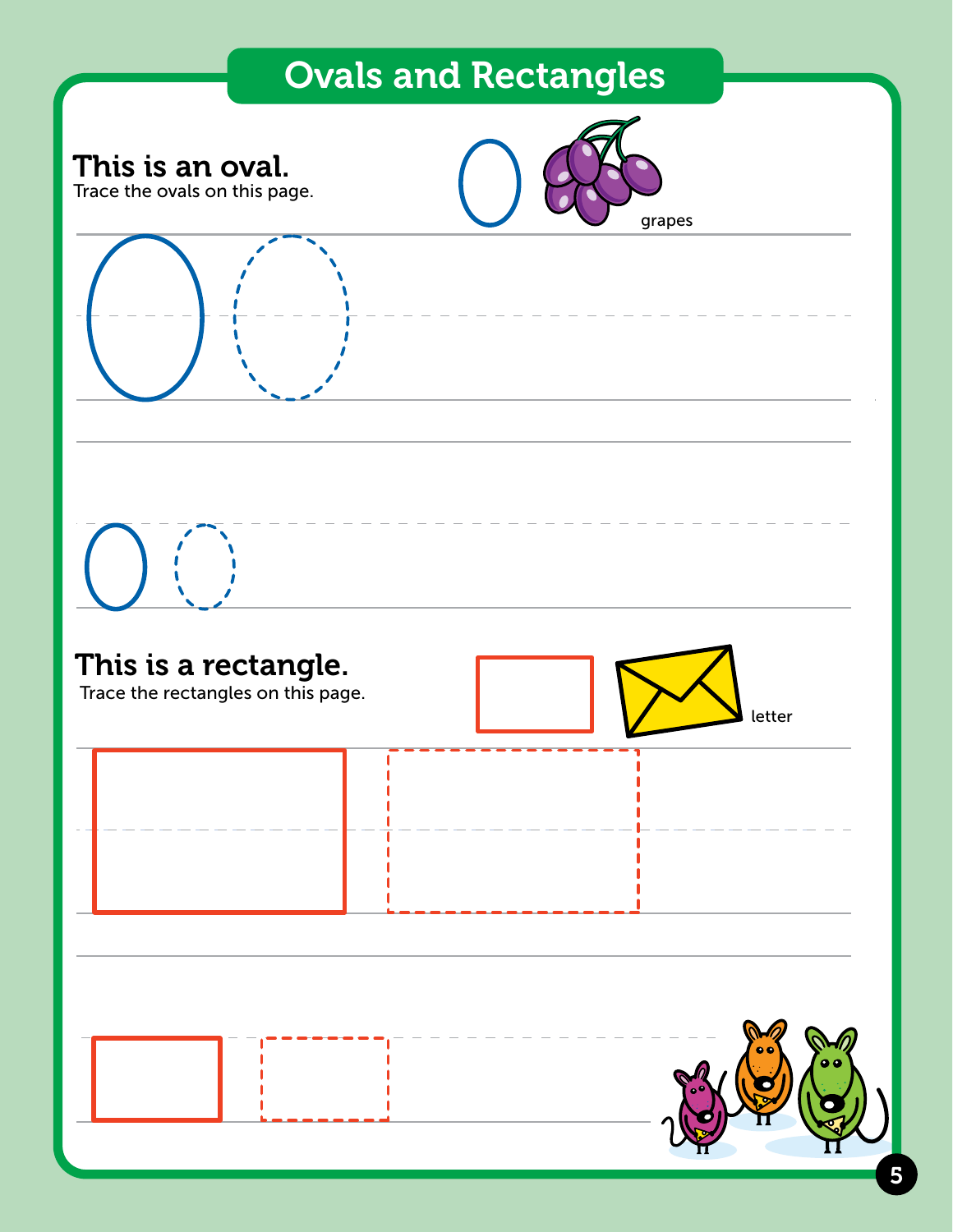## Red and Orange

The apple is red.



Circle the items below that are red.



# The fish is orange.

Circle the items below that are orange.

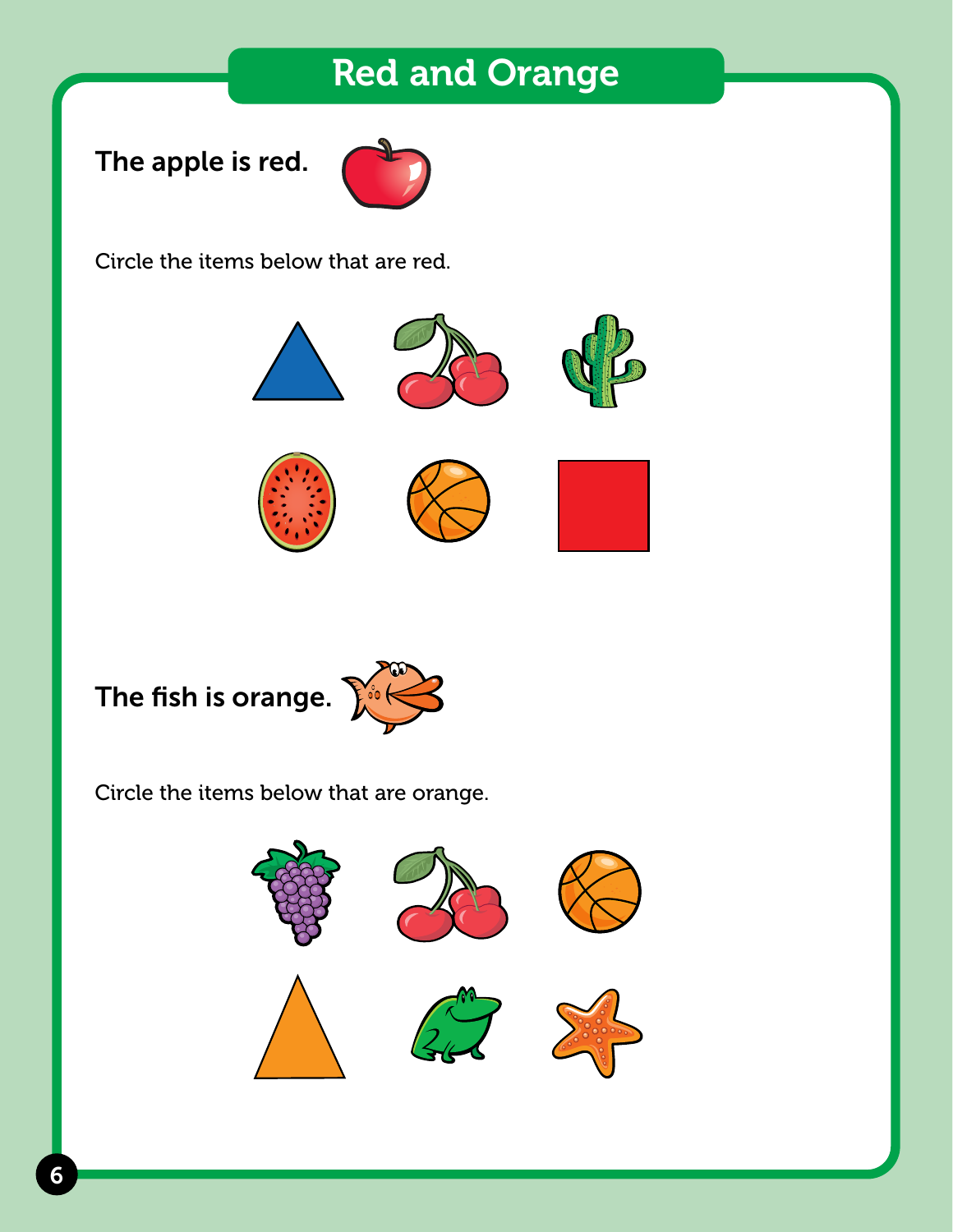## Yellow and Green

## The banana is yellow.



Circle the items below that are yellow.



#### The frog is green.



Circle the items below that are green.

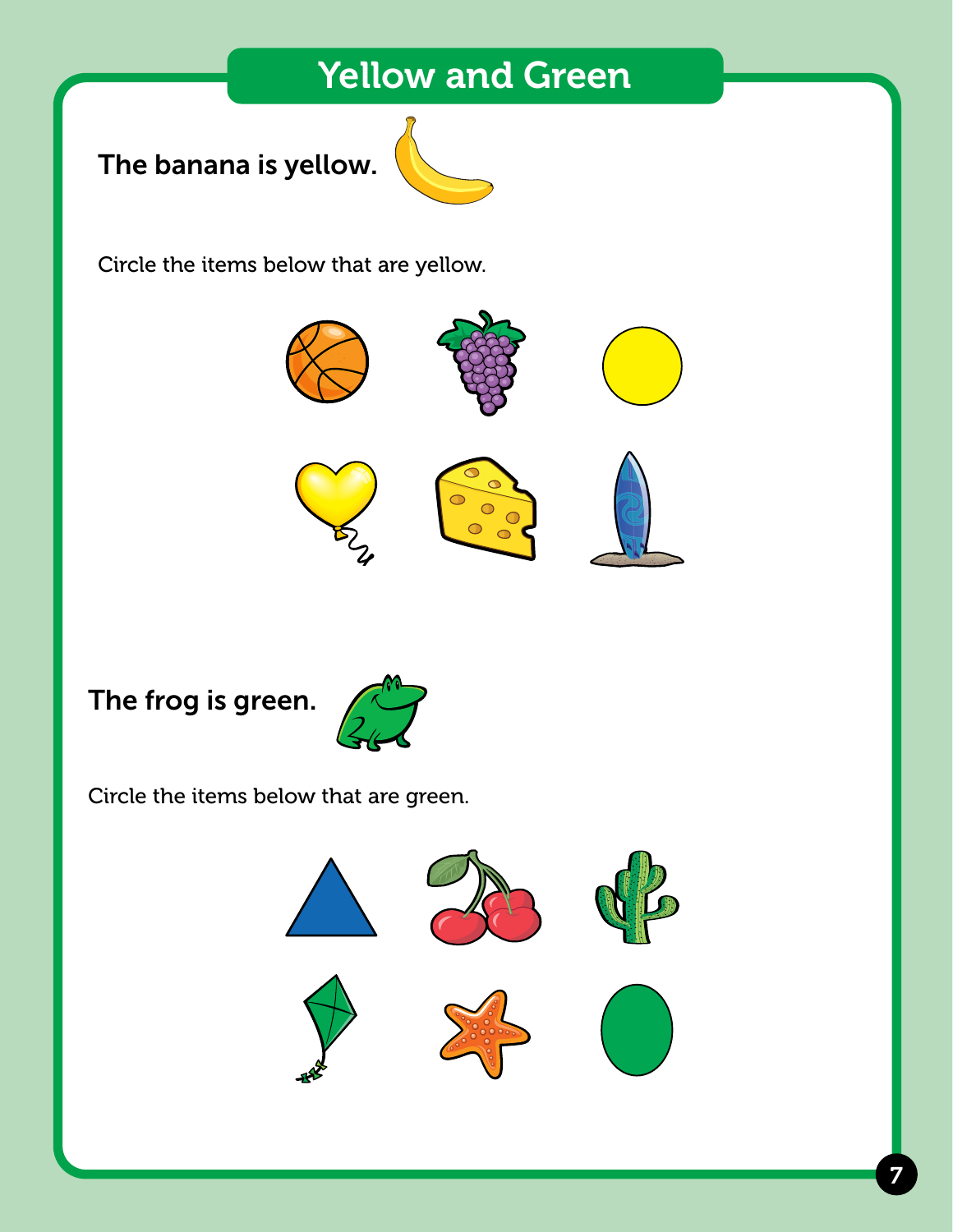## Blue and Purple

#### The sky is blue.



Circle the items below that are blue.



## The balloon is purple.



Circle the items below that are purple.

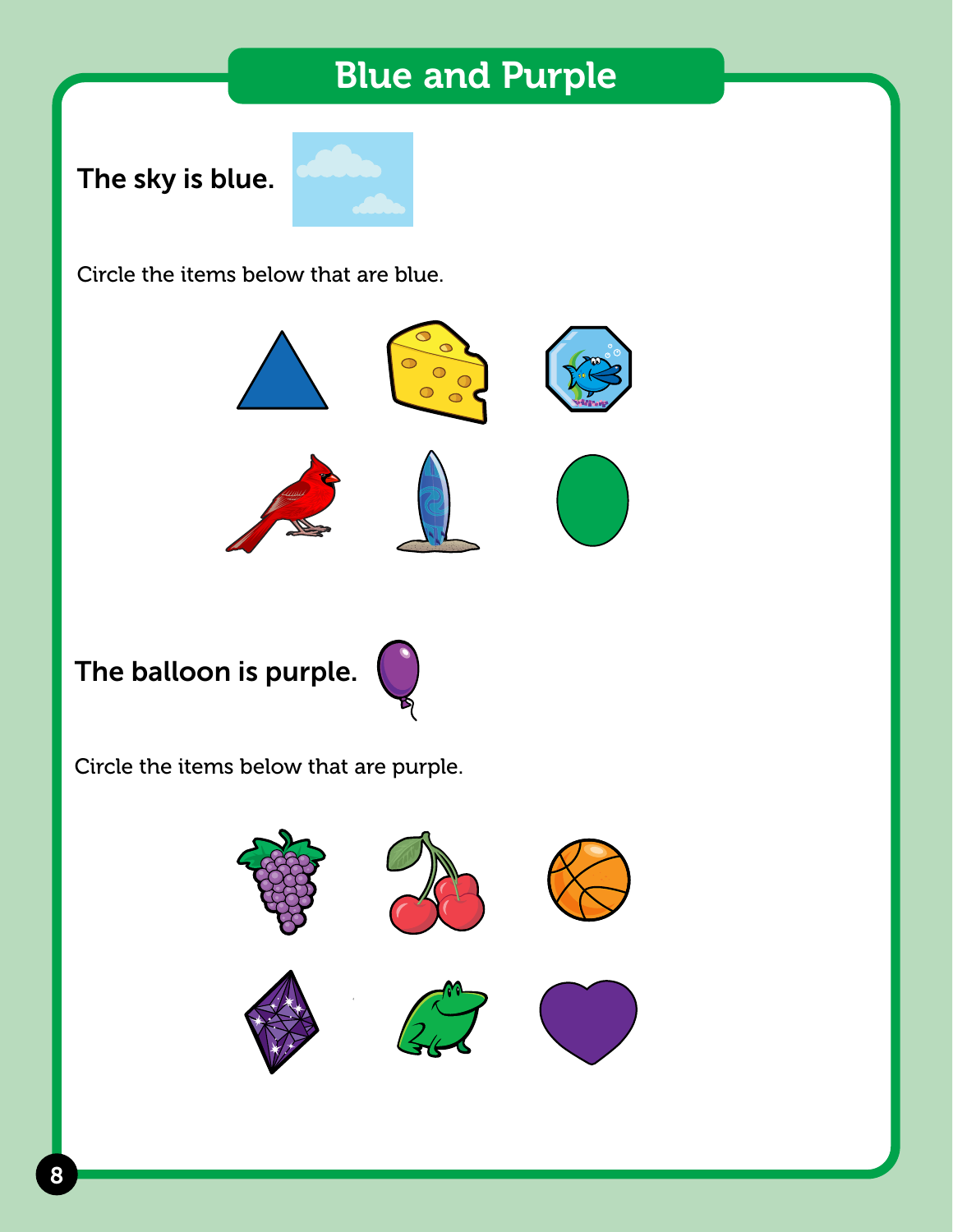## Find It!

Draw a circle  $\bigcap$  around the items that are red.

Draw a square  $\Box$  around the items that are orange.

Draw a triangle  $\triangle$  around the items that are yellow.

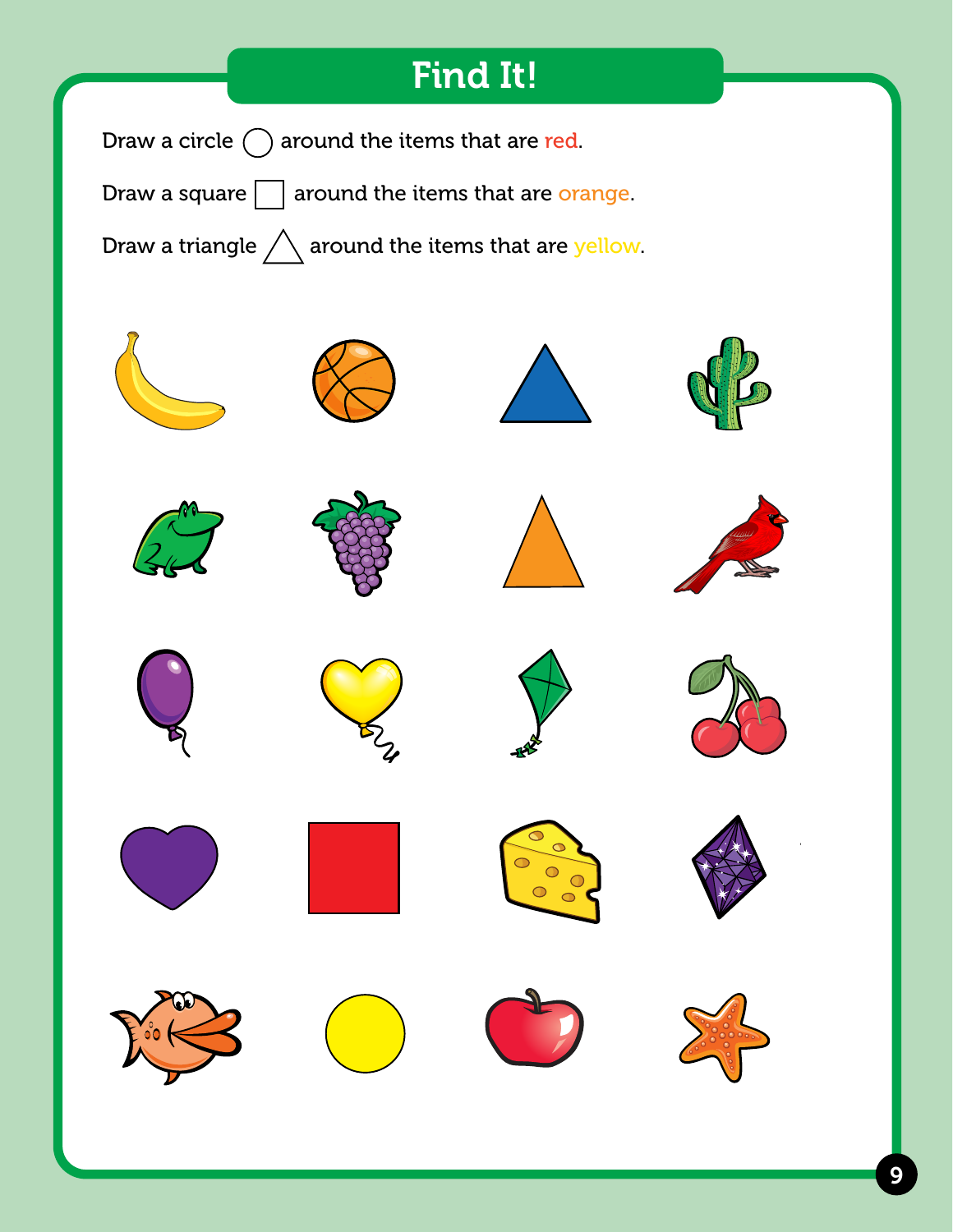## What's Missing?

Draw circles on the cars to complete the pictures and colour them in.

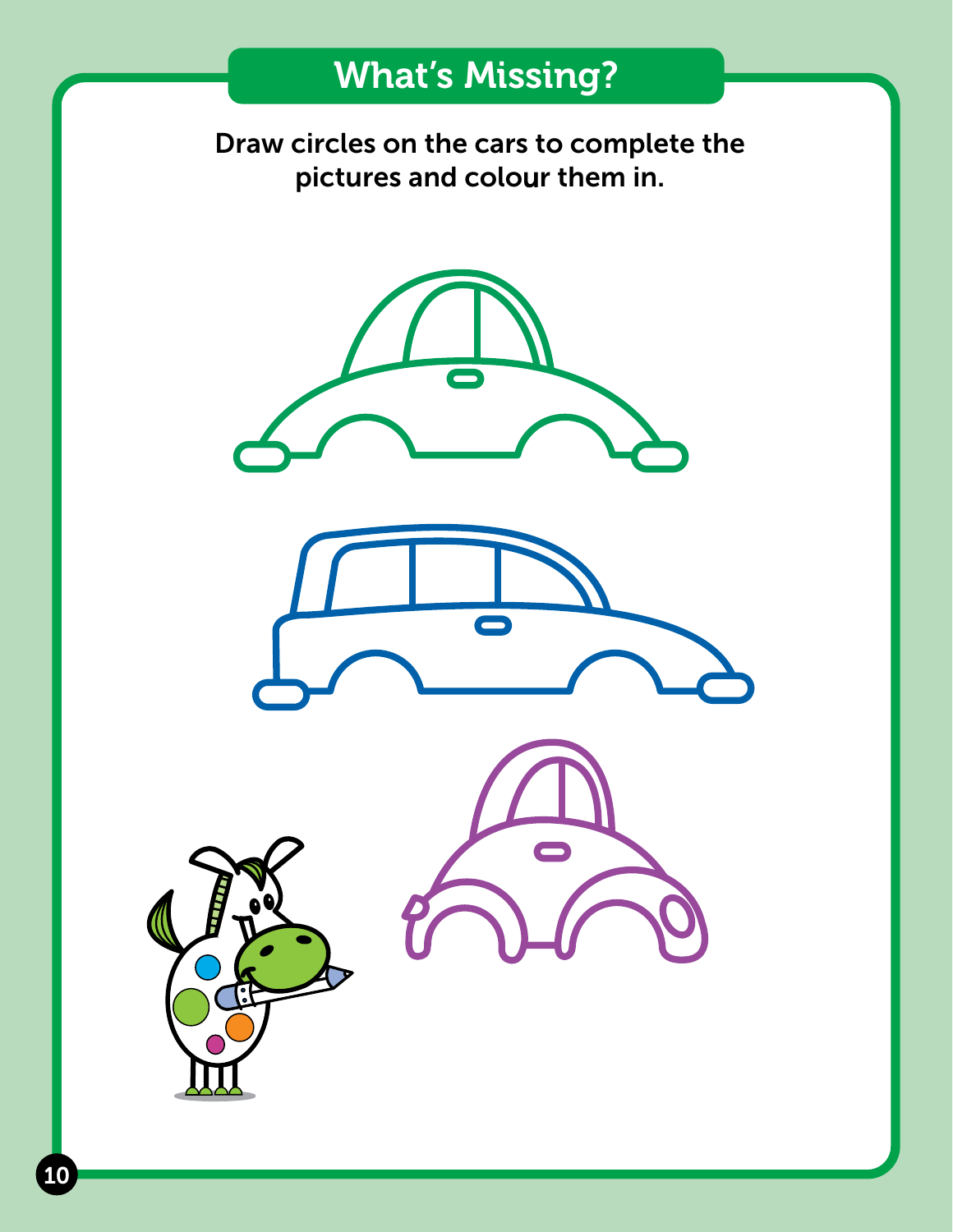Primary colours mix together to make secondary colours. Colour in the circles below.



11